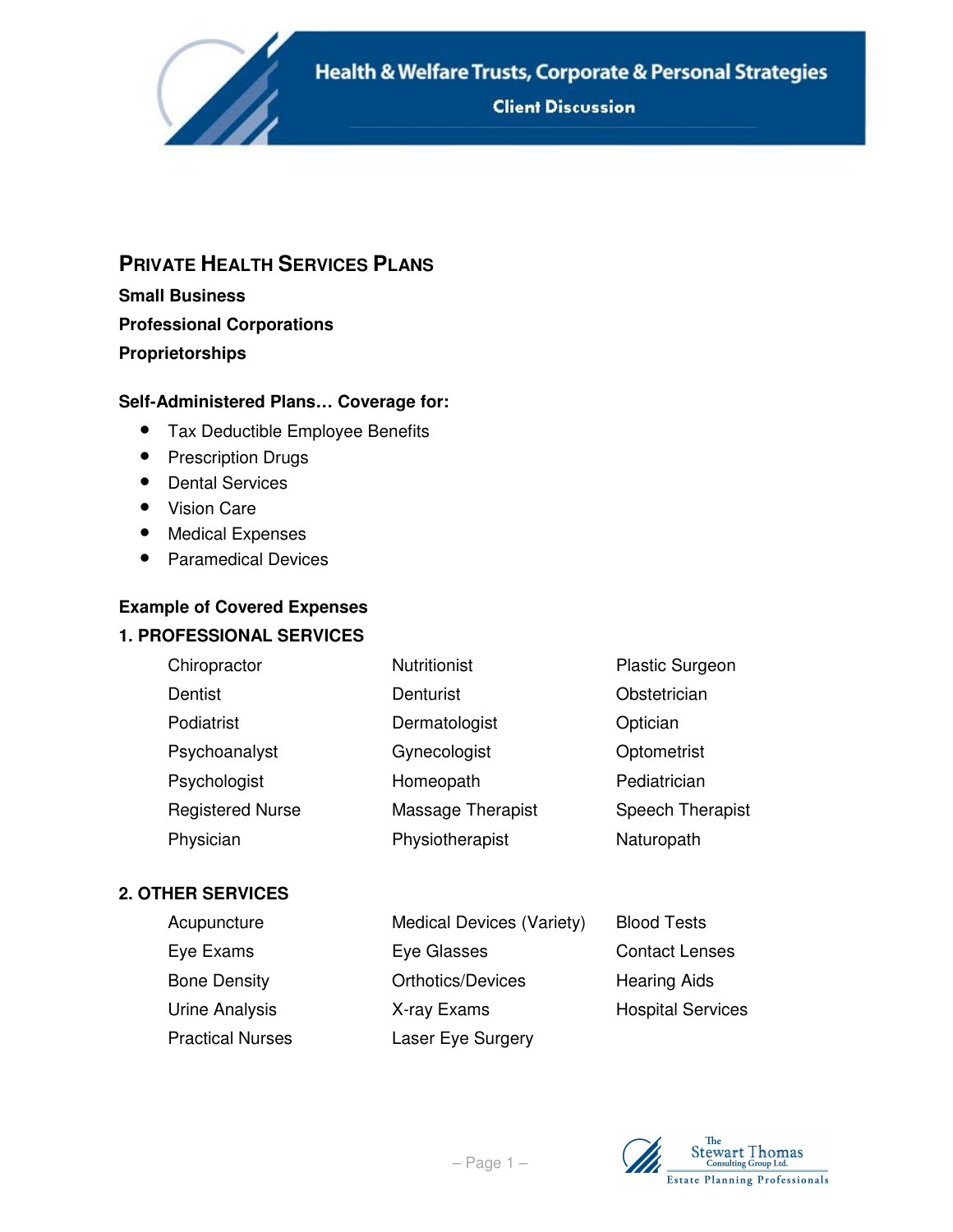# **3. MEDICAL EXPENSES INCURRED OUTSIDE OF CANADA**

### **Six Principles of a PHSP**

- 1. There must be a contract or undertaking by one person to indemnify another.
- 2. There must be an agreed to consideration for benefits for whole or part of medical or dental expenses. A consideration means either premium or deposits into the plan (prepayments).
- 3. Regular premiums or deposits are to be made towards unanticipated claims. Income Tax Ruling ATR-8 (May 12, 1986).
- 4. Only Hospital, Supplemental Healthcare, and Dental claims can be paid out of the PHSP plans.
- 5. Claims have to be adjudicated to ensure proper payments, under section 118 (2) and/or IT519 qualify.
- 6. Effective January 1, 2004, all plan providers must adhere to the "Privacy Act of Canada." Pacific First has adhered to the principles of this new act since inception on January 2001.

\* Special consideration must be met for Cost-Plus plans under these agreements.

#### **OPTIONAL COVERAGE**

- A. Out of Province/Out of Country Travel Insurance
- B. Accidental Death and Disablement
- C. Excess Medical Insurance

### **THE ADVANTAGES**

- Pay with pre-tax dollars
- Pay monthly
- Mix & customize all or some services to meet each client's needs

### **THE COVERAGE**

- The Private Health Services Plan is fully comprehensive to pay medical, hospital and dental claims up to 100%.
- Supplemental Health Benefits include costs not covered under "BC Fair PharmaCare Plan". This includes eye exams and paramedical services.
- Dental and Medical claims are adjudicated by Pacific First for the protection of the client's business.
- Orthodontic Fees for both children and adults can be fully covered.
- The Canada Privacy Legislation has been followed by Pacific Rim Administration Services Ltd. since 2001.
- Quarterly statements for each account are provided.

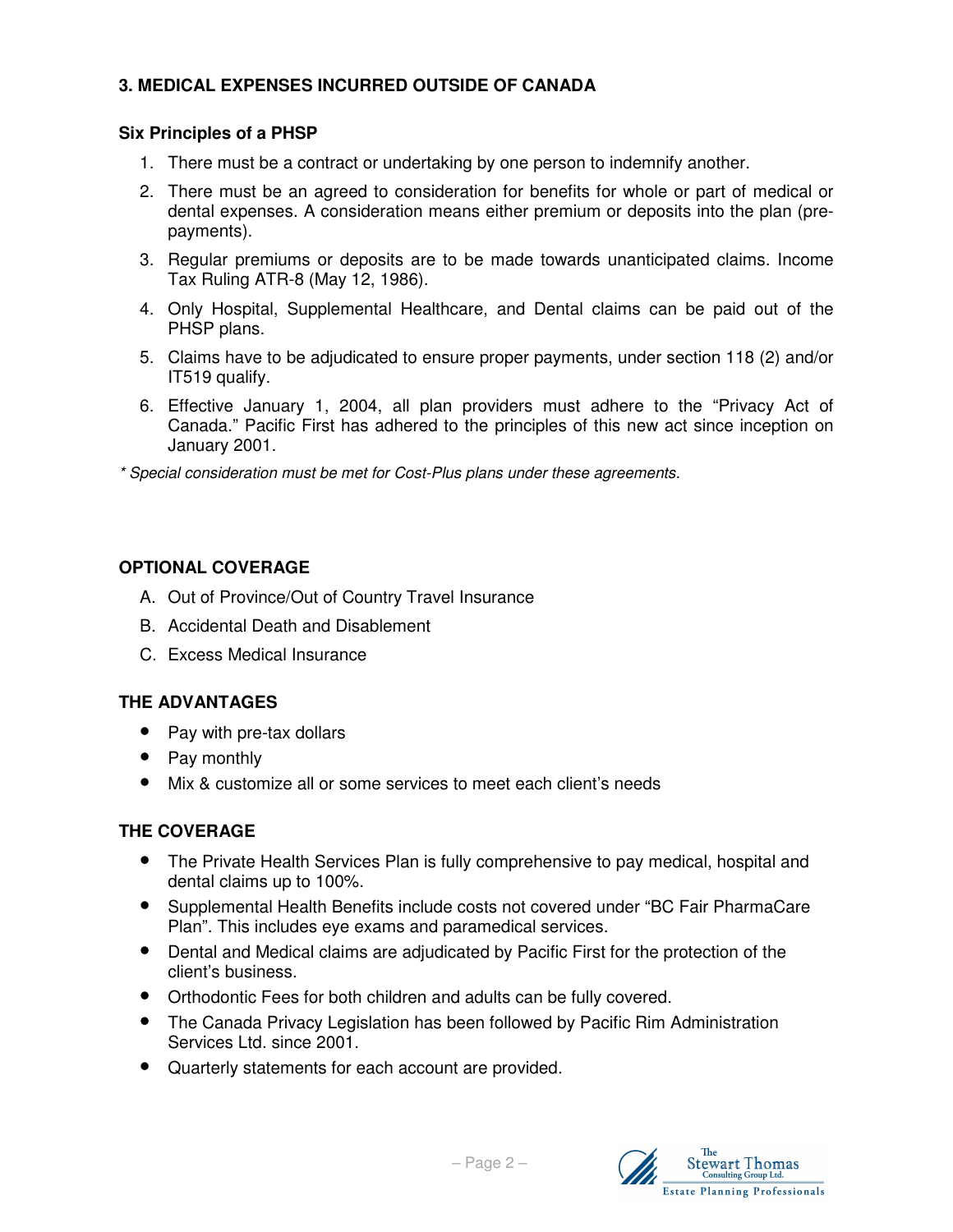# **TO QUALIFY**

To qualify, you must be a business or professional corporation, partnership with or without employees, self employed business owner, or a non-incorporated business. The limits for deductions are set out by Canada Customs & Revenue Agency (CCRA). The benefits and limitations will vary for each client, and can be tailor made for their specific needs.

## **THE PROCESS**

**Step 1:** An application, which will form part of the contract, must be completed. The Application will be reviewed by the HO of Pacific First for compliance purposes.

**Step 2:** The contract will be issued with appropriate employee booklets, and any other documents.

#### **Mandatory**

Every eligible employee must be offered benefits to be in compliance with the equivalency rules.



**OPTION 1** 

The Healthcare Professional submits the bill directly to Pacific First for payment.

#### **OPTION 2**  →

Patient pays the Healthcare Provider for services or devices and is reimbursed by Pacific First.